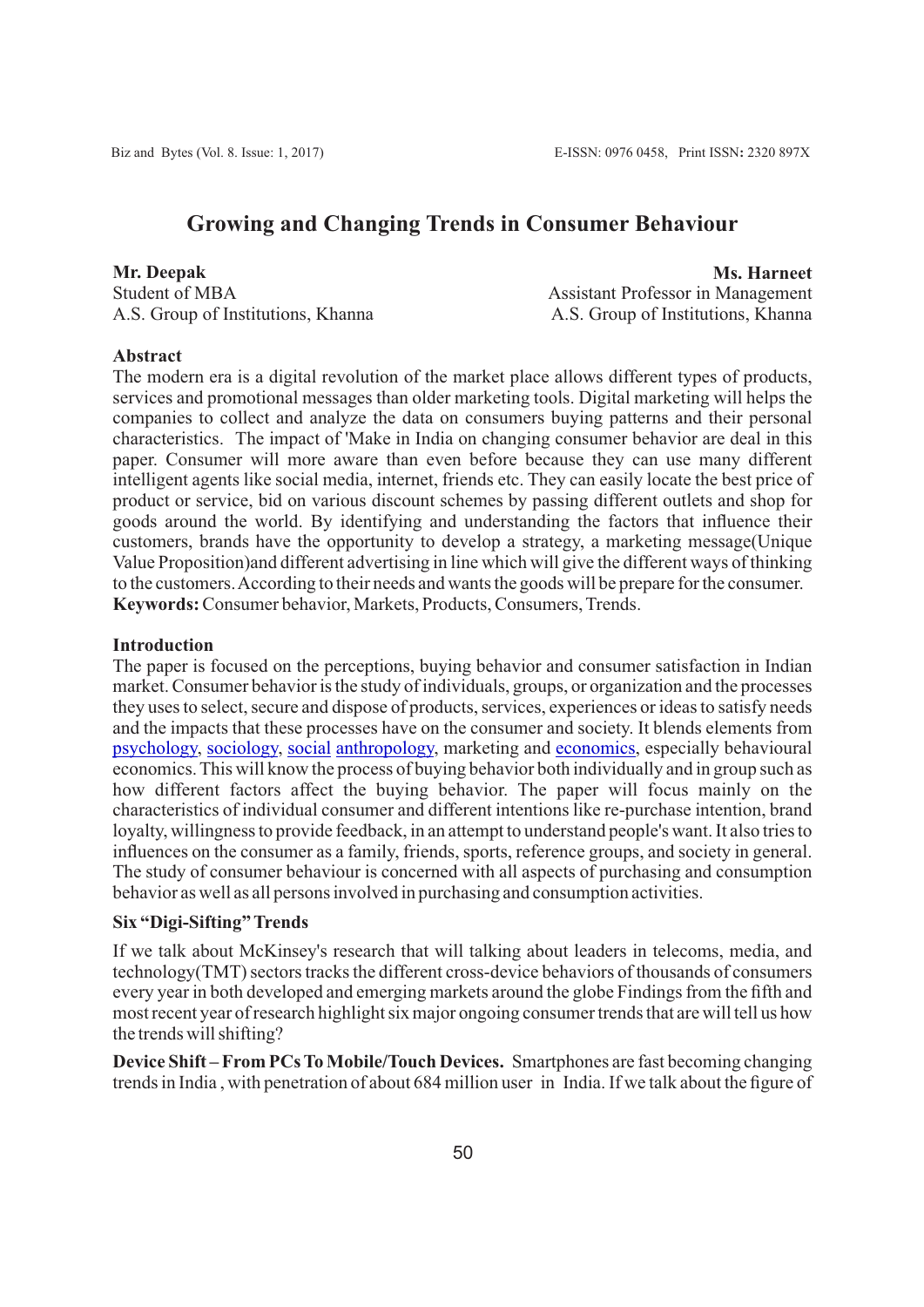2013 it was 524 million users in India. Mobile phones and tablets now account for around 44 percent of all personal computing time, having nearly doubled since 2008. Most device manufacturers and their major retail partners are already experiencing the implications of this shift.

**Communications Shift – From Voice To Data And Video.** E-mail and telephonic voice have increased from over 55 percent to about 85 percent of the telecoms sector while time spent on social networks has doubled to take over a quarter of all user communications time. And when consumers do use their phones, only about 20 percent of the time is for talking because they will spend more time on social networking sites. The majority is used for more data-centric activities such as streaming music, browsing Web sites, and playing games. Mainly in present era consumers will go more data and video than voice because Reliance will also introduce a 4G in India so that will also give some kind of help to the consumer.

## **Content Shift – From Bundled To Fragmented.**

We have a great thankful to powerful search tools, the long tail of media and content which have been include materials like text, video, classified, product for sale etc. if we talking about the traditional method like bundles ( newspapers, network TV stations, or big box retailers etc) has been eroded. The way mobile phones are used illustrates this well. The number of apps installed (typically for a specific, single purpose) has doubled to over 30 per phone from 2008 to 2012. Spending on these apps is, however, highly fragmented, and growth potential remains very uncertain. It will easily clarify that the consumer will more aware regarding their beneficial apps as well as products.

## **Social Shift – From Growth To Monetization**

Social networking sites represent a quarter of all internet time (up 10 percentage points since 2008) and reaches over 75 percent of all internet users. It is the first time when we have seen small declines in both total audience and level of engagement in developed economies. It is a remarkably fast climb to maturity, given that major sites in the markets like Facebook, LinkedIn, and Twitter have yet to enjoying their tenth birthdays. Facebook and LinkedIn now face the quarterly earning pressures of the public markets as well. At the same time, businesses of all shapes and sizes are actively trying to use social media as part of their marketing efforts.

**Video Shift – From Programmed To User-Driven.** Traditional live, linear television consumption remains relatively flat on an absolute basis, but has slipped on a relative basis. It now represents just 65 percent of all video viewing for US consumers on their television screens and 52 percent across all screens. If we talk about 10 years back VCR/DVD was used to watching video on TV and now over-the-top Internet video services such as Netflix – makes up much of the balance. The entertainment also shifts from TV to PC's and then now it will be the time of smart phones.

**Retail Shift – From Channel To Experience.** Despite its tremendous growth and transformation of the retail landscape, e-commerce only accounts for about 5 percent of all retail sales. About half of all smart phone owners now use their devices for retail research – and although only few today, significantly more consumers will soon be using smartphones and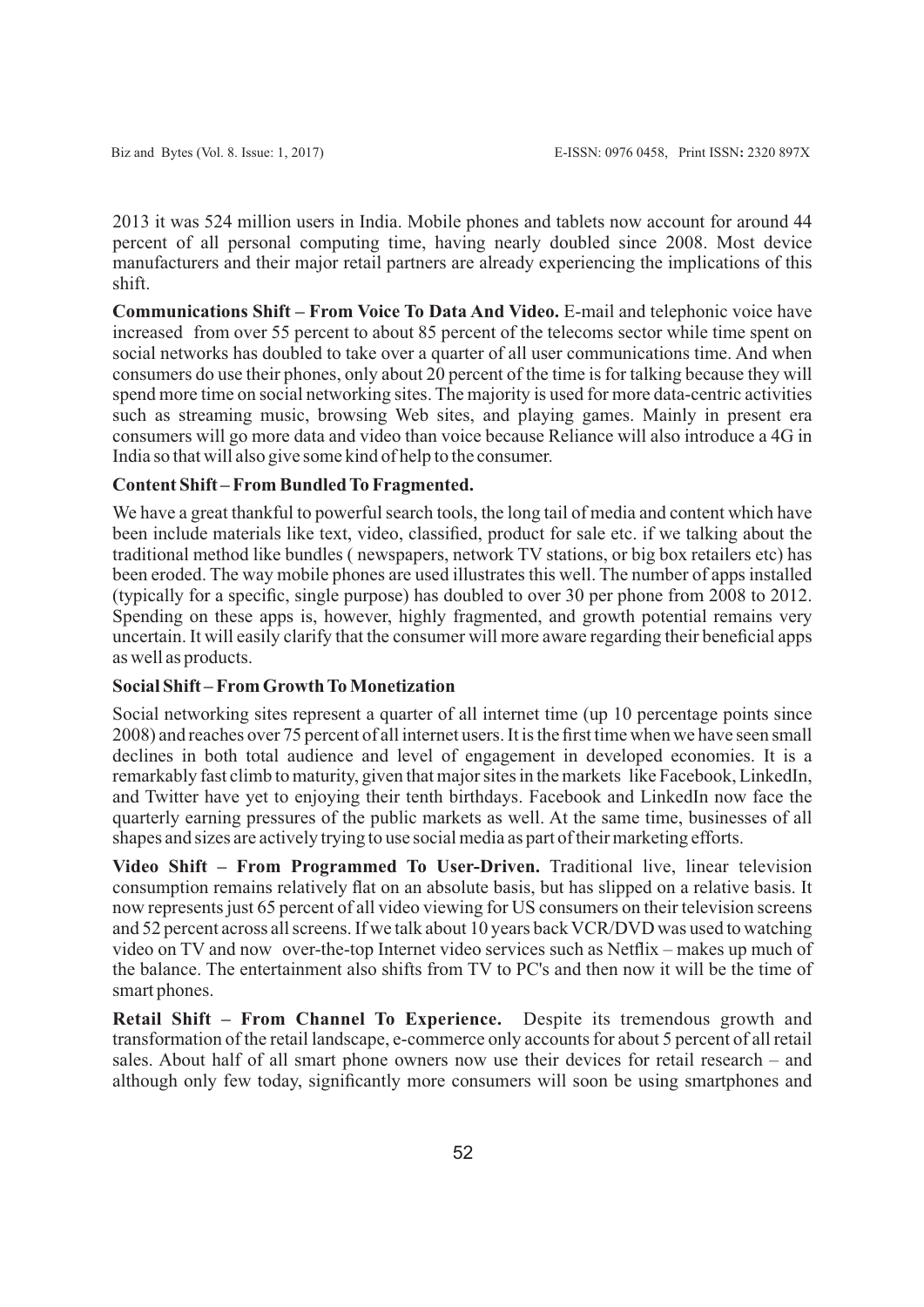tablets to complete their transaction as well. The combination of mobile retail and different multichannel have a great transformative effect on retail business and creating a new era of retail 3.0.

#### **Objectives**

1. To understand the different trends recognize the different consumer types & communicate accordingly.

2. To know the factors that affect their buying behavior.

## **Review Of Literature**

Sharma Sunanda & Dr. Kashmiri Lal says that we live in a digital age and thus need to keep up with new trends in the social media. The Internet has become the first medium in history to allow for complex interaction between networks of people. The challenge of changing consumer behavior can be met through high degree of research efforts, serious hard work related to knowing the behavior of consumers, making sensitive analysis of change of consumer behavior and action of competitors.

George J. says that it must be the mantra of every entrepreneur and company and business of micro or macro type. The Sellers' market has turned to be the buyers' market. Thus, the marketers need to change and must be in accord with the consumer need and expectation. The growing consumer behavior change is an un-ending process. An enhanced global outlook will foster a richer understanding of the dynamics of cultural differences.

Rani Pinky said that for a successful consumer oriented market service provider should work as psychologist to procure consumers. By keeping in mind affecting factors things can be made favorable and goal of consumer satisfaction can be achieved. Study of consumer buying behavior is gate way to success in market.

## **Research Methodology**

The research paper is mainly based upon the secondary data. Data is collected from related journals, books & newspapers. Mainly data will analyze to know about the changing behavior of consumer in society.

## **Trends That Will Decide The Consumer Behavior.**

**1. Multiplicity.** We have many options to increase our expectation to do more that interacting with all our sensors. There is a growing desire for multiplicity and past experiences are expected to offer more for us. It is no longer time to immerse the viewer in an experience and people are rejecting because of idea of passive on looking.

**2. The New Industrial Revolution.** The new revolution is good for industry. But it is also good for all of us if they use the proper technology to create a new ways leading to new appreciation of the digital as a thing of beauty. The use of science is no longer just for experts. Coding has gone fully mainstream, and the rise of 3d printing is hailing a new era for industry.

**3. Escape.** It this world of austerity and responsibility, we have many desires to choose and indulge in childlike freedom joy. People are demanding more from every type of experience. People are seeking occasions that allow them to let go of all responsibilities and inhibitions, and embrace outlandish hedonism.